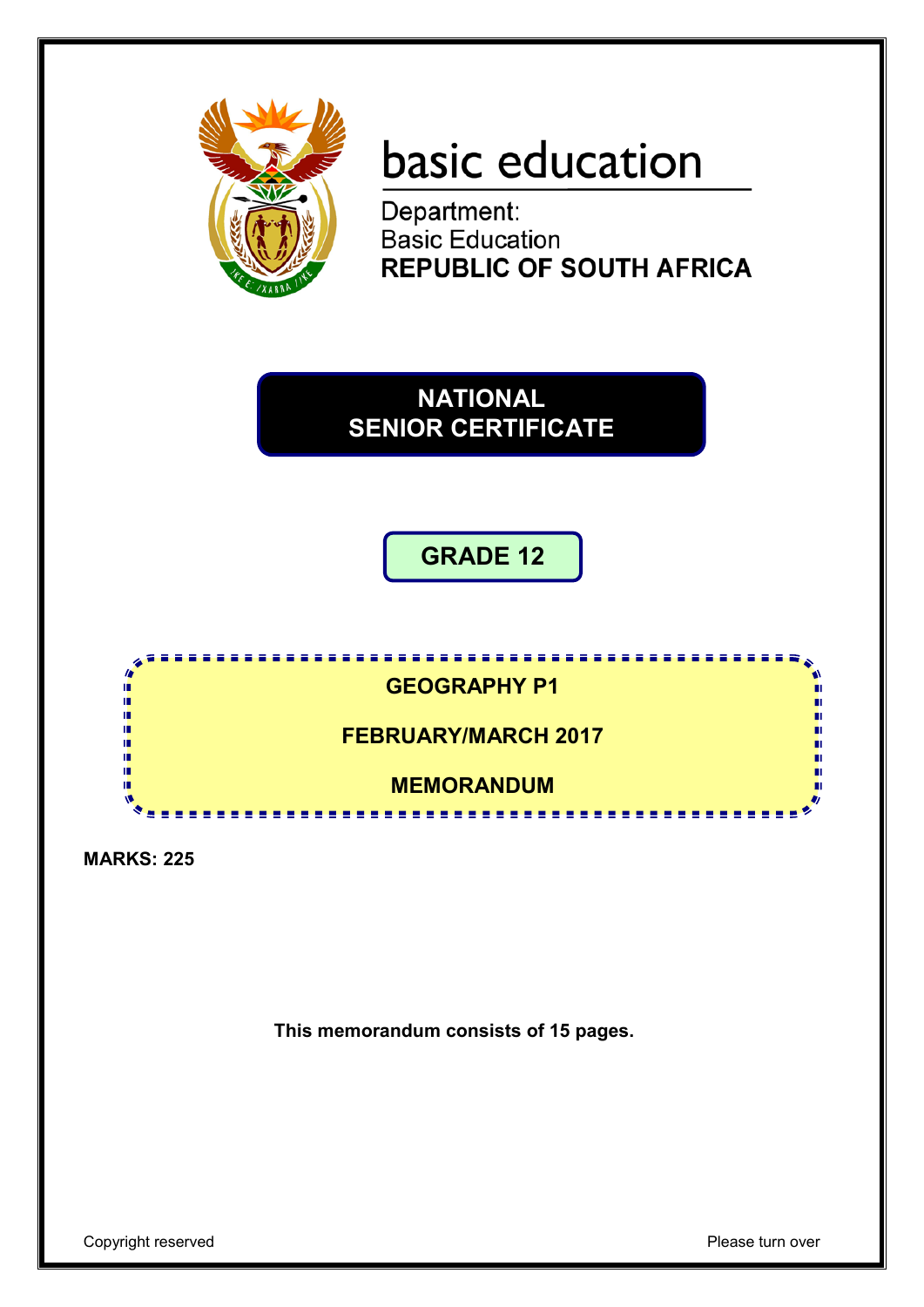|     | <b>SECTION A</b><br><b>QUESTION 1</b>                                |                                                                                                                                                                                                                                                                                                                                                                           |                      |
|-----|----------------------------------------------------------------------|---------------------------------------------------------------------------------------------------------------------------------------------------------------------------------------------------------------------------------------------------------------------------------------------------------------------------------------------------------------------------|----------------------|
| 1.1 | 1.1.1<br>1.1.2<br>1.1.3<br>1.1.4<br>1.1.5<br>1.1.6<br>1.1.7          | 14 $h00(1)$<br>Summer (1)<br>Trough (1)<br>Unstable (1)<br>NNE(1)<br>20(1)<br>Higher (1)                                                                                                                                                                                                                                                                                  | $(7 \times 1) (7)$   |
| 1.2 | 1.2.1<br>1.2.2<br>1.2.3<br>1.2.4<br>1.2.5<br>1.2.6<br>1.2.7<br>1.2.8 | C/confluence (1)<br>G/tributary (1)<br>E/interfluve $(1)$<br>A/drainage basin (1)<br>H/stream orders (1)<br>B/watershed (1)<br>F/river mouth (1)<br>D/source (1)                                                                                                                                                                                                          | $(8 \times 1)$ $(8)$ |
| 1.3 | 1.3.1                                                                | A Cold front (1)<br>B Warm front (1)                                                                                                                                                                                                                                                                                                                                      | $(2 \times 1)$ (2)   |
|     | 1.3.2                                                                | Mature/Warm Sector Stage (1)                                                                                                                                                                                                                                                                                                                                              | $(1 \times 1)$ (1)   |
|     | 1.3.3                                                                | Anticlockwise movement of air occurs in the Northern Hemisphere (2)<br>The USA is in the Northern Hemisphere (2)<br>The warm sector is on the south side/the cold sector is on the north side of<br>the fronts $(2)$<br>[ANY ONE]                                                                                                                                         | $(1 \times 2)$ (2)   |
|     | 1.3.4                                                                | Nimbostratus clouds have a great horizontal extent and therefore more<br>wide spread rainfall (2)<br>The warm front causes warm air to rise very slowly resulting in rainfall over<br>a longer period (2)<br>The gradient of the warm front is more gentle therefore rising air forms<br>nimbostratus clouds (2)<br>[ANY ONE]                                             | $(1 \times 2)$ (2)   |
|     | 1.3.5                                                                | Heavy rainfall due to cumulonimbus clouds (2)<br>Thunderstorms caused by strong updrafts of warm air (2)<br>Lightening formed due to interaction with different parts of the same cloud<br>or different clouds(2)<br>The possible formation of hail due to strong updrafts and downdraft<br>carrying water droplets to areas below freezing point (2)<br><b>JANY TWOI</b> | $(2 \times 2)$ (4)   |
|     | 1.3.6                                                                | Air temperatures on the ground will drop (be cold) (2)<br>Air pressure will increase (2)<br>Wind speeds will decrease (2)<br>Humidity will decrease (2)<br>Unstable weather conditions will stop (2)<br>[ANY TWO]                                                                                                                                                         | $(2 \times 2)$ (4)   |
| 1.4 | 1.4.1                                                                | urban area (like towns or cities) is warmer than surrounding rural<br>area $(1)$                                                                                                                                                                                                                                                                                          | $(1 \times 1)$ $(1)$ |

 $[CONCEPT]$  (1 x 1) (1)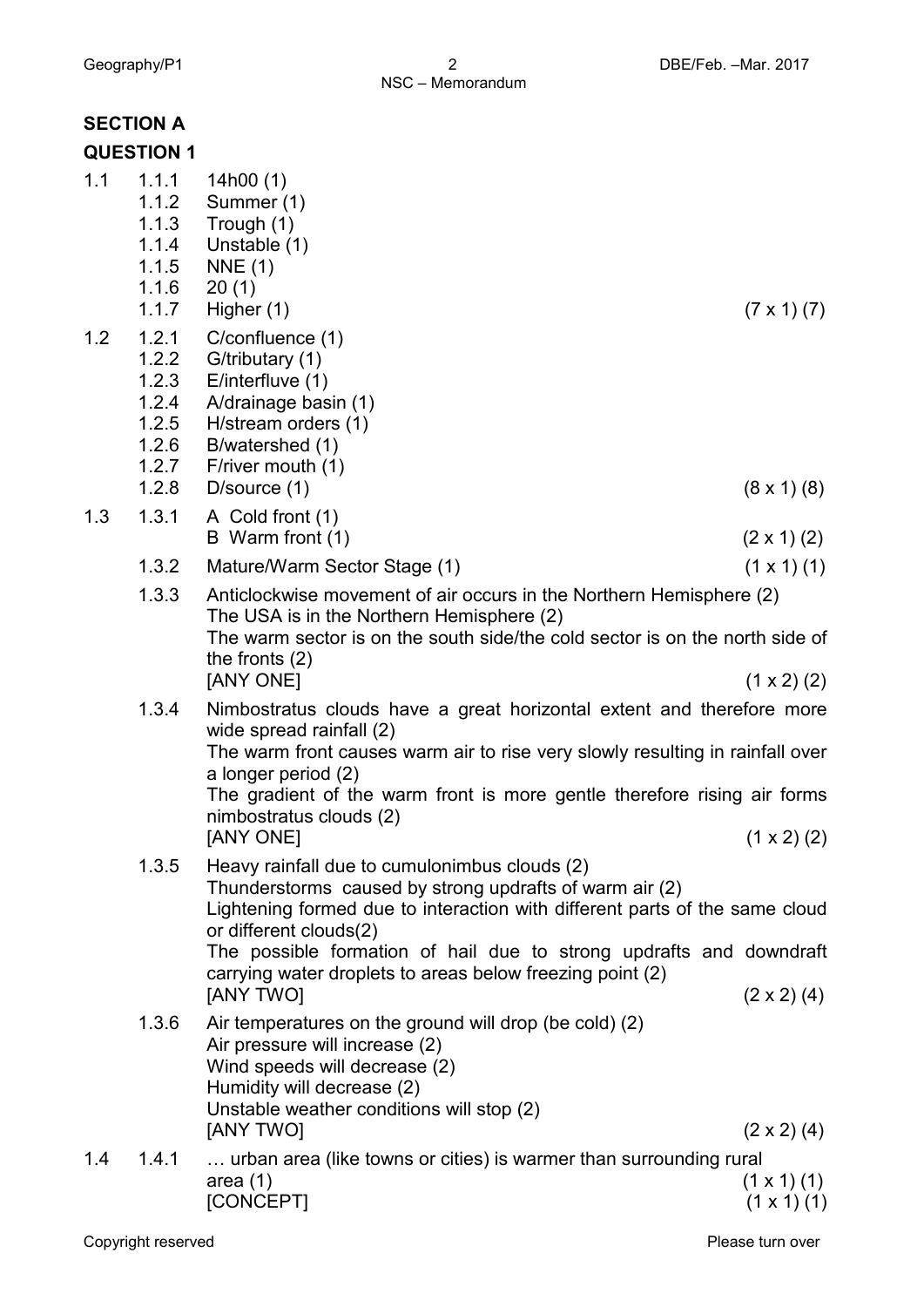1.4.2 Artificial surfaces e.g.tar surfaces (1) Concrete/Glass/metal buildings (1) Activities in the city such as traffic/use of machinery (1) Use of air conditioners (1) Crowded body heat (1) High building density/less dispersion of heat (1) Tall buildings block air flow (1) Tall buildings trap heat (1) Geometric shape of buildings increases surface area for heating (1) Multiple reflection of heat (1) Lack of vegetation (1) Lack of water bodies in the city (1) Pollution from industry and vehicles (1)  $[ANY \, TWO]$  (2 x 1) (2)

#### 1.4.3 **NEGATIVE**

Causes fatigue/dehydration (2) Heat stress/discomfort (2) Death among the elderly which are more at risk to higher temperatures (2) Costs people more money and uses greater levels of energy to air condition homes in urban areas (2) Increased costs because of greater water and energy use (2) Lower work productivity (2) More conducive breeding conditions for flies/mosquitoes increasing occurrence of diseases (2)

#### **POSITIVE**

Less heating required in colder climates (2) Reduced amount of ice and snow (2) Increase in precipitation (2)  $[ANY \, TWO]$  (2 x 2) (4)

1.4.4 Paint buildings in lighter colours e.g. white which will cause more reflection (higher albedo) and lower air temperatures (2) Planting roof top gardens will cool temperatures down (2) Eco-friendly (green) buildings (2) More water bodies (lakes, fountains) will decrease air temperatures (2) Land use planning that coincides with prevailing wind directions, to cool cities (2) Decrease building density (2) Decrease building height (2) Creating more open green spaces/Plant more trees/develop green belts (2) Reduce number of cars entering the city (2) Introduce hybrid/electric cars (2) Promote lift clubs (2) Introduce park-and-ride schemes (2) Decentralisation of commercial/industrial activities (2) Encourage use of public transport and cycling (2) Reduction in air pollution (filters in chimneys) that traps heat in the city (2) [ANY FOUR] (4 x 2) (8)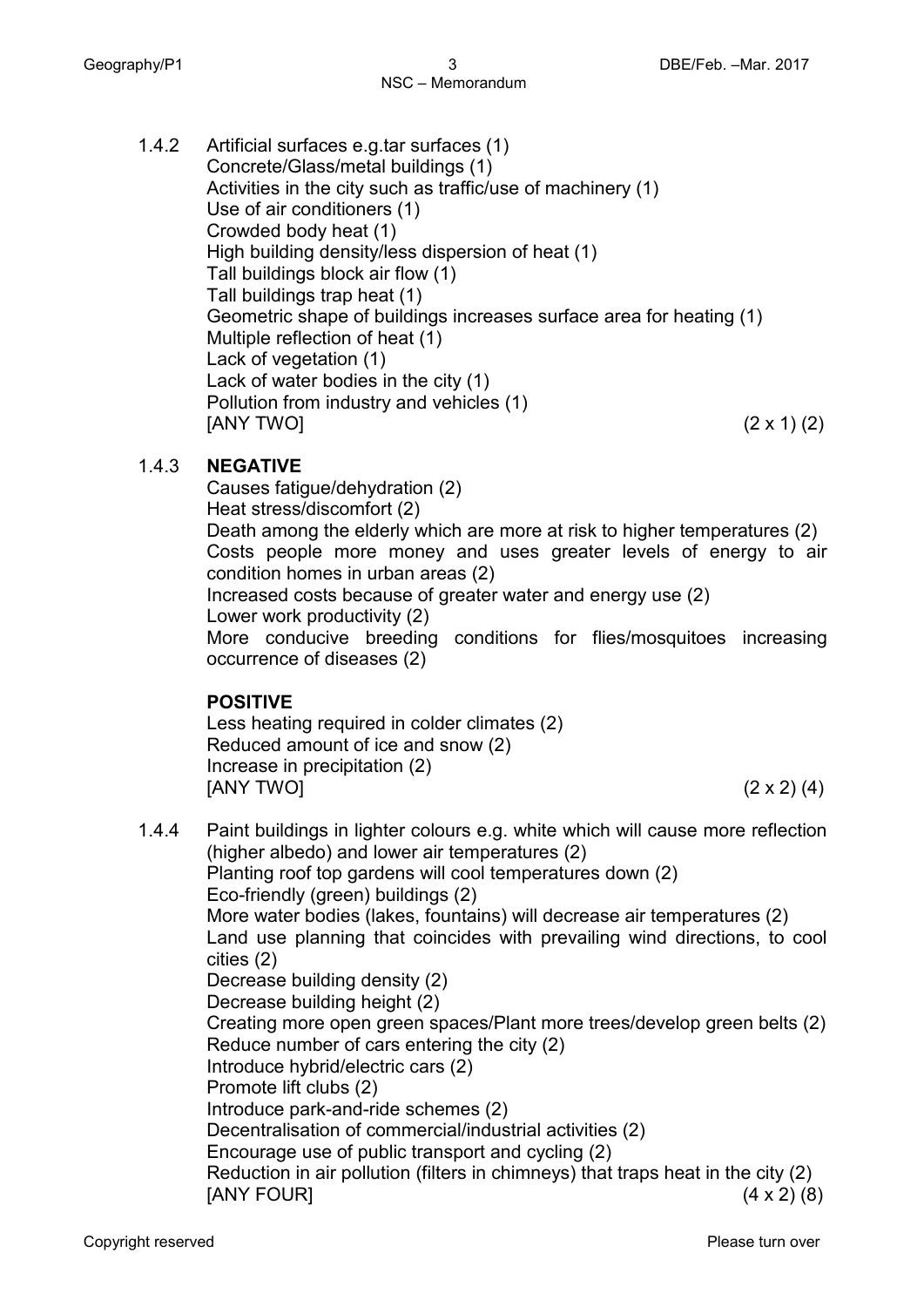- 1.5 1.5.1 Periodic/Non-perennial/Seasonal (1) (1 x 1) (1)
	- 1.5.2 The water level in the river changes from one season to another (1) The river does not flow in the dry season, and flows in the rainy season (1)  $[ANY \t{ONE}]$  (1 x 1) (1)
	- 1.5.3 The upper layer of the underground water surface (1)  $[CONCEPT]$  (1 x 1) (1)



#### 1.5.5 **PRECIPITATION**

In the dry season the amount of precipitation is low resulting in low river discharge (2)

The carrying capacity (volume of water) of the river is low and deposits the materials (2)

In the rainy season the river has greater volume of water and less deposition takes place (2)

The carrying capacity (volume of water) of the river is high and erodes the river channel (2)

#### **GRADIENT**

A gentle gradient reduces the velocity of a river and its ability to carry the load (2)

A gentle gradient results in more deposition on the river bed (2)

[ANY FOUR – MUST REFER TO PRECIPITATION AND GRADIENT]  $(4 \times 2)$  (8)

| 1.6 | 1.6.1 A Turbulent $(1)$<br>B Laminar $(1)$ | $(2 \times 1)$ (2) |
|-----|--------------------------------------------|--------------------|
|     | 1.6.2 The middle/lower course (1)          | $(1 \times 1)$ (1) |
|     | 1.6.3 An uneven river bed (2)              |                    |

Rock outcrops (2) Presence of waterfall and rapids (2) Steeper gradient (2)  $[ANY \t{ONE}]$  (1 x 2) (2)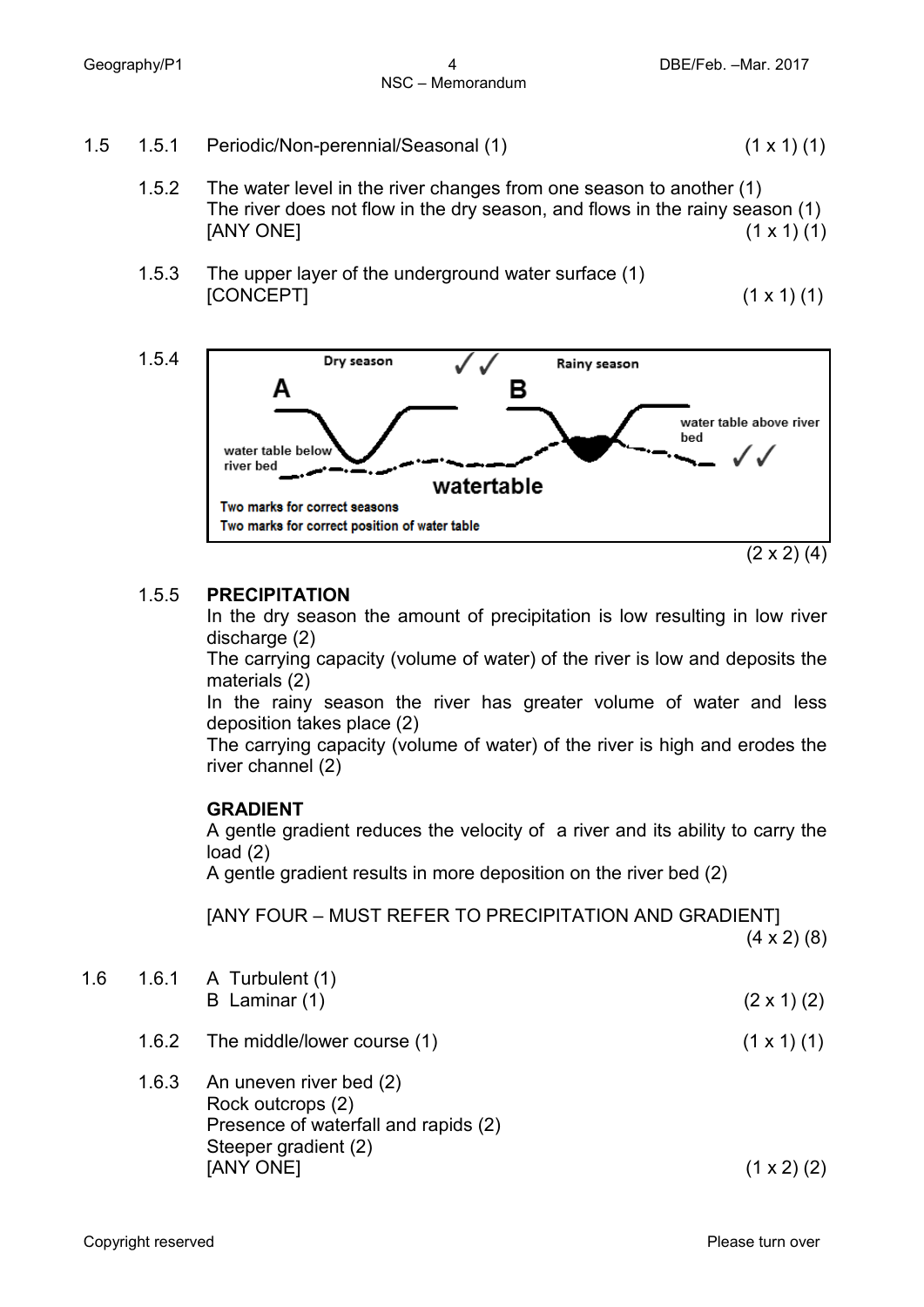- 1.6.4 The turbulent water is able to erode at a faster rate (2) The river can carry larger particles which increases abrasion (erosion) (2) Greater hydraulic action increases erosion (2)  $[ANY \, ONE]$  (1 x 2) (2)
- 1.6.5 In A, the river has larger solid particles that did not change the colour of the water (water is clear) (2) In B most of the stream load has dissolved in the water and changes the colour of water (2) In B stream load is carried in suspension and give the water a darker/grey colour (2) Turbulent flow results in water having a white appearance (2)  $[ANY \, TWO]$  (2 x 2) (4)
- 1.6.6 White water rafting (2) Turbulent waters create white water (2) Swirling currents (2) Skill required to row in this water (2) Possible rapids (2) The appeal of the sound of water (2)  $[ANY\ TWO]$  (2 x 2) (4) **[75]**

#### **QUESTION 2**

| 2.1  | 2.1.1<br>2.1.2 | Warm $(1)$<br>Left $(1)$                           |                      |
|------|----------------|----------------------------------------------------|----------------------|
|      | 2.1.3          | Westerlies (1)                                     |                      |
|      | 2.1.4          | High $(1)$                                         |                      |
|      | 2.1.5          | Veering (1)                                        |                      |
|      | 2.1.6          | Stable (1)                                         |                      |
|      | 2.1.7          | Cumulonimbus (1)                                   |                      |
|      | 2.1.8          | Storm surge (1)                                    | $(8 \times 1)$ $(8)$ |
| 2.2. | 2.2.1          | A(1)                                               |                      |
|      | 2.2.2          | C(1)                                               |                      |
|      | 2.2.3          | D(1)                                               |                      |
|      | 2.2.4          | B (1)                                              |                      |
|      | 2.2.5          | E(1)                                               |                      |
|      | 2.2.6          | C(1)                                               |                      |
|      | 2.2.7          | A(1)                                               | $(7 \times 1) (7)$   |
| 2.3  | 2.3.1          | 5/Five(1)                                          | $(1 \times 1)$ (1)   |
|      | 2.3.2          | Steered by the tropical easterlies/trade winds (1) | $(1 \times 1)$ (1)   |
|      | 2.3.3          | Hurricanes (1)                                     | $(1 \times 1)$ (1)   |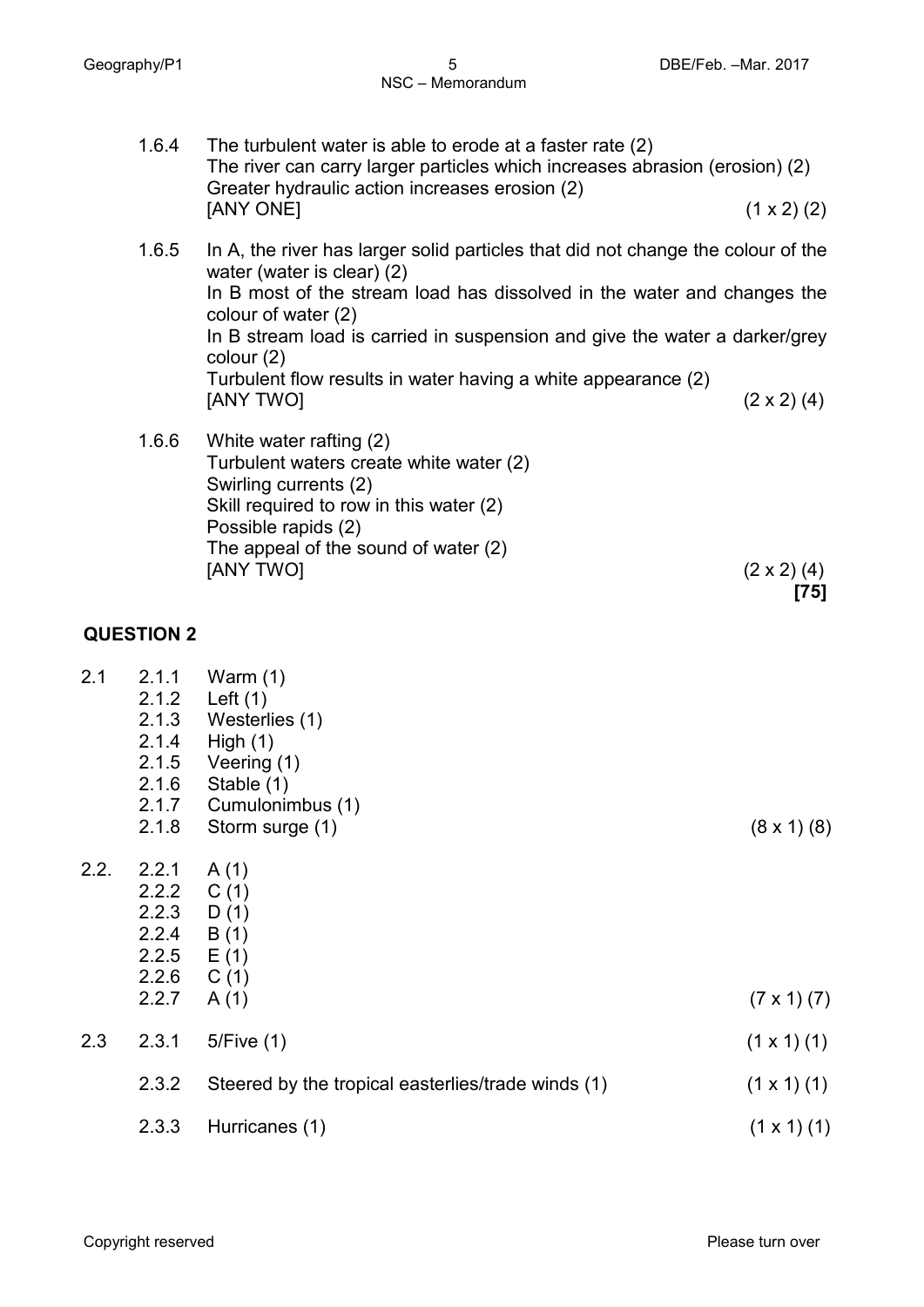2.3.4 Ocean surface temperatures of 26°C 0r higher (2) High humidity/High evaporation rate (2) Little surface friction (2) Light variable winds/wind shear (2) Calm conditions needed for the convergence of air (2) Upper air divergence to create a low pressure on the surface (2) In spiralling clouds lead to the development of the eye (2) Unstable atmospheric conditions for convection (2) Rapid condensation releases latent heat (2) Between latitudes of 5° and 25° N/S – active Coriolis force (2)  $[ANY\ TVO]$  (2 x 2) (4)

#### 2.3.5 **ERRATIC PATH**

Ocean waters are heated and cooled differently and this influences the path taken by the cyclone(2)

Wind direction varies from day to day thus influencing the path taken by the cyclone (2)

Cyclones experience friction over landmasses and lose momentum (2) Combination of wind direction in the tropical cyclone and the direction of the winds in the wind belt (2)

#### **PROBLEMS THIS POSES FOR THE DISASTER MANAGEMENT TEAMS**

Don't know where cyclone will hit next (2)

Insufficient time to predict location of storm surges (2)

They have insufficient time to evacuate people from high risk areas (2)

Don't have sufficient time to gather emergency services (2)

Insufficient time to plan for effective evacuation plans in advance (2)

Unable to give people advance notice to stock up on emergency food/water/medical supplies (2)

Farmers are not given sufficient time to move livestock to areas of safety/higher ground (2)

Cost implications if areas are evacuated unnecessarily (2)

[ANY FOUR – MUST REFER TO ERRATIC PATH AND PROBLEMS]

 $(4 \times 2)$  (8)

- 2.4 2.4.1 B Kalahari High/Continental High (1) (1 x 1) (1)
	- 2.4.2 Lower temperatures over the interior causes the air to subside and create a high pressure (2) Less heating of land surface decreases convection (2) [ANY ONE] (1 x 2) (2)
	- 2.4.3 Subsiding/descending air heats up and does not allow for condensation to take place (2) Subsiding/descending air does not release moisture (2) It is located over a cold ocean  $(2)$  (1 x 2)  $(2)$ [ANY ONE]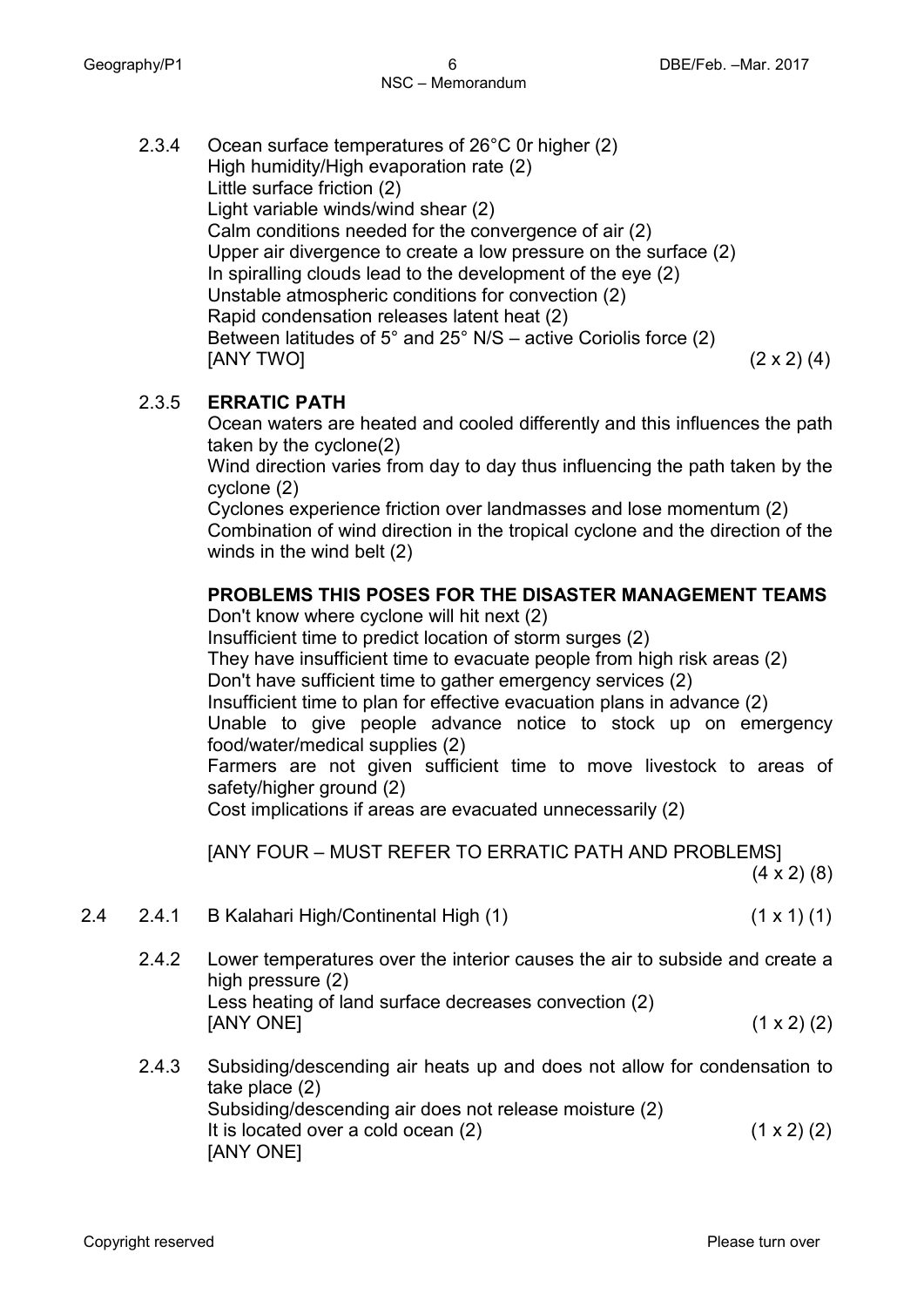2.4.4 In summer they occupy a southerly position because the sun is over the

Tropic of Capricorn and all pressure systems move south with the apparent movement of the sun (2) In summer due to the intense heating of the land the high pressure systems move further out to sea (2) In winter they occupy a more northerly position as the sun is overhead the Tropic of Cancer and all pressure systems move north with the apparent movement of the sun (2) In winter they are close to the land because the land is cold (2)  $[ANY \trow O]$  (2 x 2) (4) 2.4.5 Inversion layer is above the escarpment and allow the moisture to feed over the interior (2) Allows warm moist air to rise and condense on the windward side of the escarpment (2) Intense low pressure over the land in summer leads to the convergence of air (2) Moist air from the South Indian High feeds into this low pressure over the land (2) Increased evaporation due to higher temperatures over the Indian in summer and this moisture feeds into the land (2) South Indian High is away from the coastline and the onshore winds have a greater fetch resulting in more moisture over the land (2)  $[ANY \tIHREE]$  (3 x 2) (6) 2.5 2.5.1 When a river is re-energised/increases its erosive abilities (1)  $[CONCEPT]$  (1 x 1) (1) 2.5.2 A change in base level through tectonic uplift (2) A lowering in sea level (2) A larger volume of water in the river through a sustained/permanent increased rainfall (2) River capture (2) A rapidly flowing tributary flowing into the main stream (2)  $[ANY \t{ONE}]$  (1 x 2) (2) 2.5.3 Shows the new point of downward erosion (2) Shows the point where rejuvenation occurs (2) Shows where the previous/old base level of erosion was (2)  $[ANY \t{ONE}]$  (1 x 2) (2) 2.5.4 The river will become ungraded due to renewed downward erosion (2) Restarts the grading process due to renewed erosion (2) [ANY ONE] (1 x 2) (2) 2.5.5 Old flood plains form new terraces as a result of downward erosion (2) Downward erosion causes valleys within valleys (2) Meanders became incised (entrenched meanders) due to down cutting (downward erosion) (2) A knickpoint waterfall can form due to a drop in sea level or tectonic uplift (2)

[ANY FOUR] (4 x 2) (8)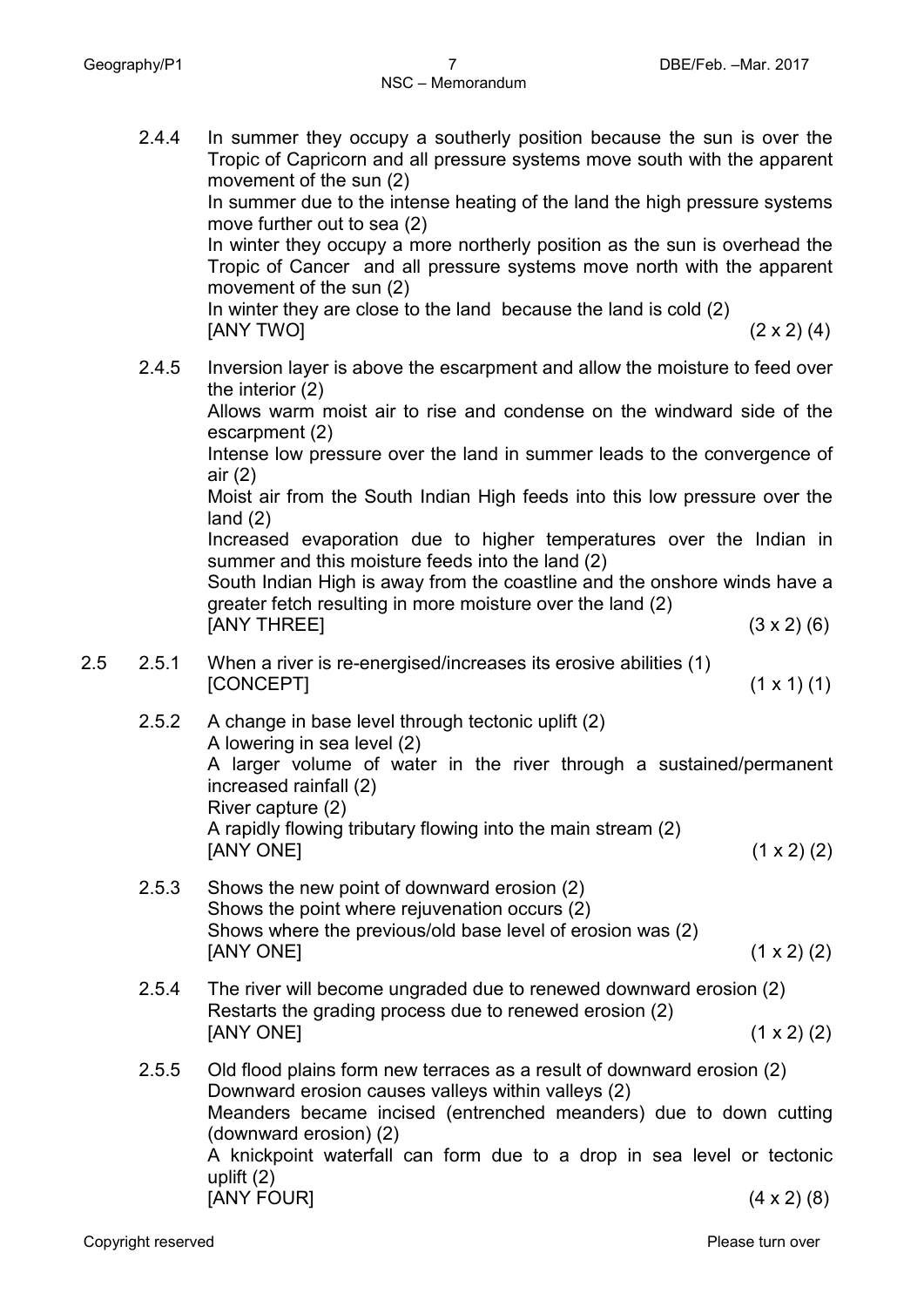2.6 2.6.1 A catchment area is the entire drainage basin of a river from where it receives water (1)  $[CONCEPT]$  (1 x 1) (1) 2.6.2 65% of South Africa receives less than 500 mm average annual rainfall (2)  $(1 \times 2)$  (2) 2.6.3 Removal of natural vegetation (2) Desertification (2) Monoculture/Poor farming techniques (2) Over-utilisation of water (2) Livestock farming in catchment areas destroys the vegetation (2) Veld fires (destroy vegetation which increases erosion) (2) Removal of water from upper reaches for the purposes of water transfer (2) Location of industries on river banks (2) Mining activities impact on groundwater (2)  $[ANY \, ONE]$  (1 x 2) (2) 2.6.4 Wetlands must be conserved and restored (2) Legislation is necessary to control what is discharged into the rivers (2) Fines for dumping into and littering of rivers (2) Clearing of vegetation and planting of alien trees must be controlled (2) Construction and settlement on the floodplain must be avoided (2) Afforestation to reduce run-off and erosion (2) Constant testing to monitor the state of the river (2) Buffering of rivers (2) Conserve natural vegetation along rivers (2) Awareness campaigns (2)  $[ANY\ TVO]$  (2 x 2) (4) 2.6.5 Water shortages (2) Polluted water Increases exposure to health hazards (2) Price of water will increase (2) Production costs will increase (2) Food production will decrease/Low agricultural yield (2) Food prices will increase (2) Less area to grow crops (2) Reduced quality of water due to increased pollution (2) Decreases biodiversity (2) Increases risk of flooding (2) Negative impact on rivers for recreation/tourism (2)  $[ANY \tHREE]$  (3 x 2) (6) **[75]**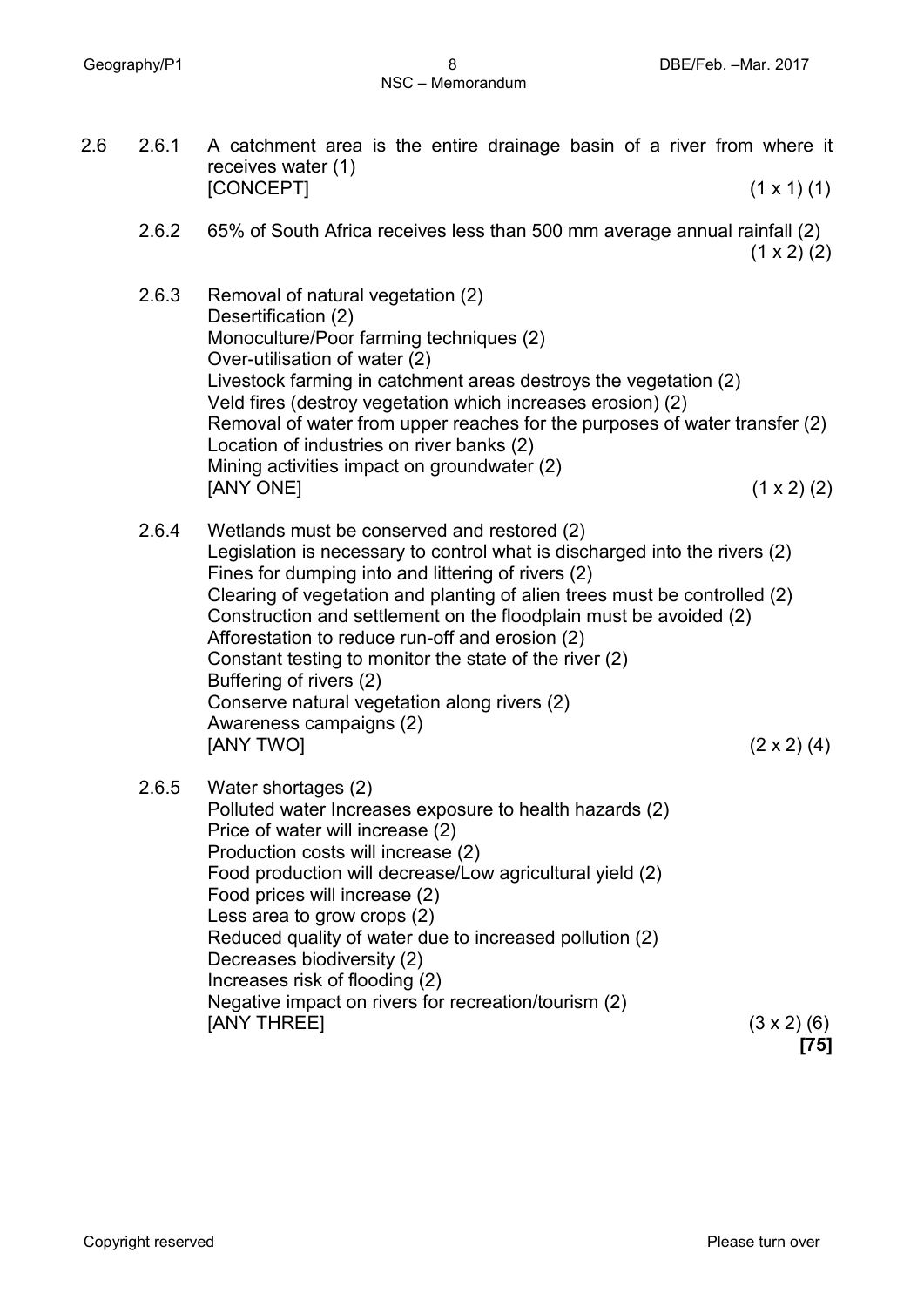### **SECTION B**

# **QUESTION 3**

| 3.1 | 3.1.1<br>3.1.2<br>3.1.3<br>3.1.4<br>3.1.5<br>3.1.6<br>3.1.7 | Rural $(1)$<br>Urban $(1)$<br>Urban $(1)$<br>Rural (1)<br>Rural (1)<br>Urban $(1)$<br>Rural $(1)$                                                                                                                                                                                                                                                   |                    |
|-----|-------------------------------------------------------------|-----------------------------------------------------------------------------------------------------------------------------------------------------------------------------------------------------------------------------------------------------------------------------------------------------------------------------------------------------|--------------------|
|     | 3.1.8                                                       | Urban $(1)$                                                                                                                                                                                                                                                                                                                                         | $(8 \times 1)$ (8) |
| 3.2 | 3.2.1<br>3.2.2<br>3.2.3<br>3.2.4<br>3.2.5<br>3.2.6          | Market orientated (1)<br>Ubiquitous (1)<br>Footloose (1)<br>Raw material-orientated/heavy (1)<br>Heavy (1)<br>Bridge (1)                                                                                                                                                                                                                            |                    |
|     | 3.2.7                                                       | Light $(1)$                                                                                                                                                                                                                                                                                                                                         | $(7 \times 1) (7)$ |
| 3.3 | 3.3.1                                                       | Dispersed/isolated (1)                                                                                                                                                                                                                                                                                                                              | $(1 \times 1)$ (1) |
|     | 3.3.2                                                       | No other settlement visible nearby (2)<br>Far from neighbouring settlements/No neighbouring settlements in sight (2)<br>[ANY ONE]                                                                                                                                                                                                                   | $(1 \times 2)$ (2) |
|     | 3.3.3                                                       | The large size of the farm (2)<br>Shows many fields (2)<br>Large dam $(2)$<br>Shows many buildings used for different functions on the farm stead (2)<br>Private landownership (2)<br>[ANY ONE]                                                                                                                                                     | $(1 \times 2)$ (2) |
|     | 3.3.4                                                       | Great distance from other farmers (2)<br>Isolated and can become easy targets (2)<br>[ANY ONE]                                                                                                                                                                                                                                                      | $(1 \times 2)$ (2) |
|     | 3.3.5                                                       | Flat land suitable for cultivation (2)<br>Flat land would enable the use of machinery for commercial farming (2)<br>Availability of water from the dam (2)<br>Intensive farming of the land indicates that the soil is fertile (2)<br>Access to road to transport products from the farm (2)<br>Large space available for farming (2)<br>[ANY FOUR] | $(4 \times 2)$ (8) |
| 3.4 | 3.4.1                                                       | It is the process of compensating people who lost their land due to forced<br>removals (1)                                                                                                                                                                                                                                                          |                    |

 $[CONCEPT]$  (1 x 1) (1)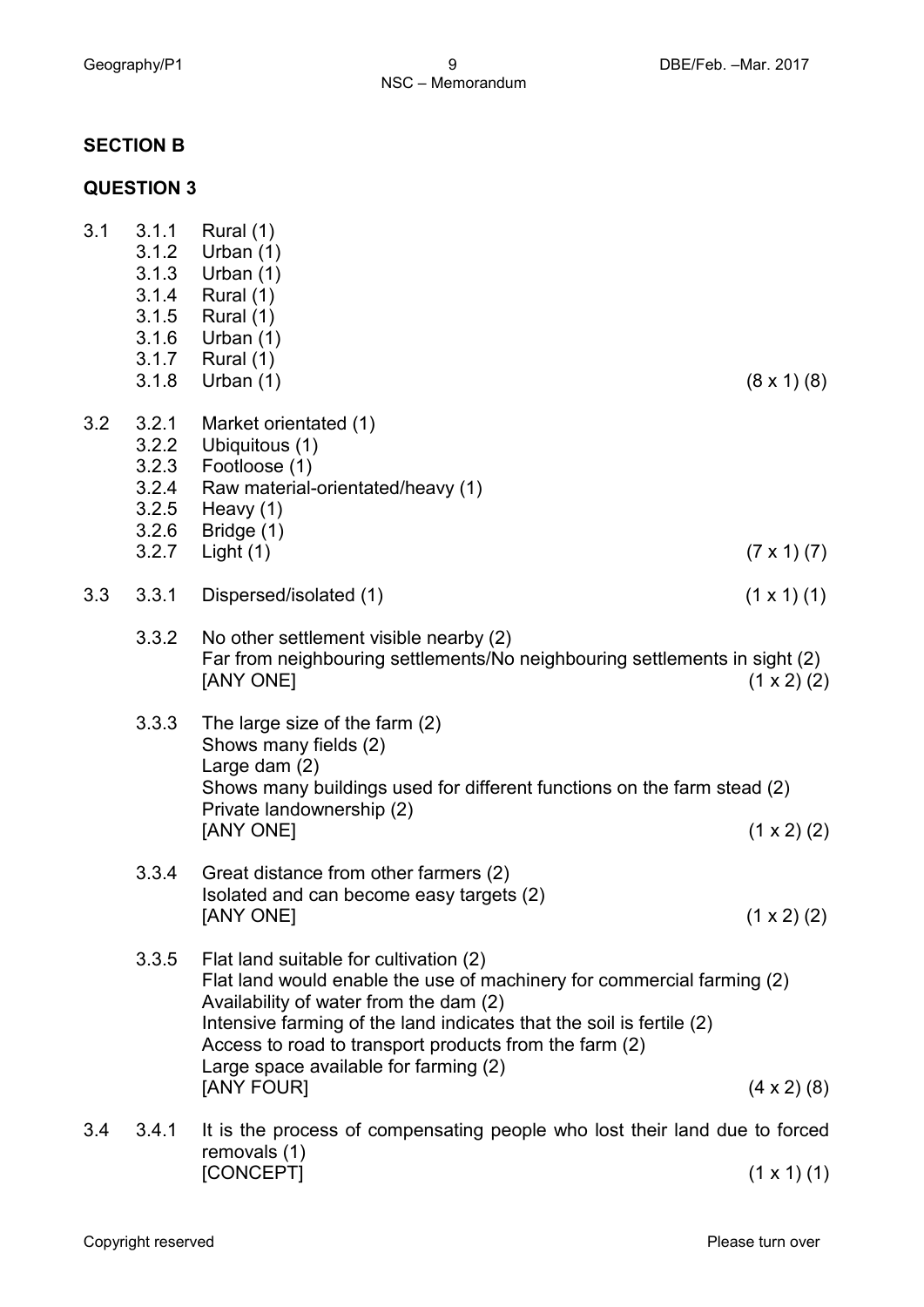|     | 3.4.2 | 75 400 land claims (1)                                                                                                                                                                                                                                                                                                                                                                                                                                          | $(1 \times 1)$ (1) |
|-----|-------|-----------------------------------------------------------------------------------------------------------------------------------------------------------------------------------------------------------------------------------------------------------------------------------------------------------------------------------------------------------------------------------------------------------------------------------------------------------------|--------------------|
|     | 3.4.3 | KwaZulu-Natal (1)                                                                                                                                                                                                                                                                                                                                                                                                                                               | $(1 \times 1)$ (1) |
|     | 3.4.4 | The total amount awarded is greater than the land costs $(2)$<br>The land cost is less than the total amount awarded (2)<br>[The relationship must be mentioned]<br>[ANY ONE]                                                                                                                                                                                                                                                                                   | $(1 \times 2)$ (2) |
|     | 3.4.5 | Land owners wanted a higher price above market value (2)<br>Land had been developed and therefore demanded a higher price (2)<br>In order to ensure land restitution is successful, government had to pay a<br>higher price (2)<br>Bribery and corruption (2)<br>[ANY TWO]                                                                                                                                                                                      | $(2 \times 2)$ (4) |
|     | 3.4.6 | To redress the injustices of Apartheid (2)<br>To reduce poverty in rural areas (2)<br>To promote growth and economic development (2)<br>For the reconciliation and stability of the country (2)<br>[ANY THREE]                                                                                                                                                                                                                                                  | $(3 \times 2)$ (6) |
| 3.5 | 3.5.1 | Informal traders don't have a permanent structure to sell their goods or<br>provide their services from (1)<br>Informal traders are located on street corners or pavements (1)                                                                                                                                                                                                                                                                                  | $(2 \times 1)$ (2) |
|     | 3.5.2 | It is not quantifiable/cannot be measured/do not declare income (2)<br>No legal registration of the informal business exists (2)<br>Panellists are not completely sure of the exact contribution to GDP that the<br>informal sector makes to the economy (2)<br>Due to the high employment rate many people are involved in the informal<br>sector $(2)$<br>[ANY ONE]                                                                                           | $(1 \times 2)$ (2) |
|     | 3.5.3 | Lack of funding (2)<br>Lack of education or business development programme (2)<br>Lack of infrastructure (2)<br>Lack of property or rentable property (2)<br>[ANY TWO]                                                                                                                                                                                                                                                                                          | $(2 \times 2)$ (4) |
|     | 3.5.4 | <b>ADVANTAGES</b><br>More people can work and earn a living (2)<br>Lower unemployment rate (2)<br>Can become semi-skilled (2)<br>Alleviates poverty (2)<br>Fewer people will depend on social grants (2)<br>Reduces crime as people have income (2)<br>Means for people to escape poverty (2)<br>Contributes to the economy in other sectors (2)<br>Competition reduces prices in formal sector (2)<br>Acts as tourist attractions to see craftsmen at work (2) |                    |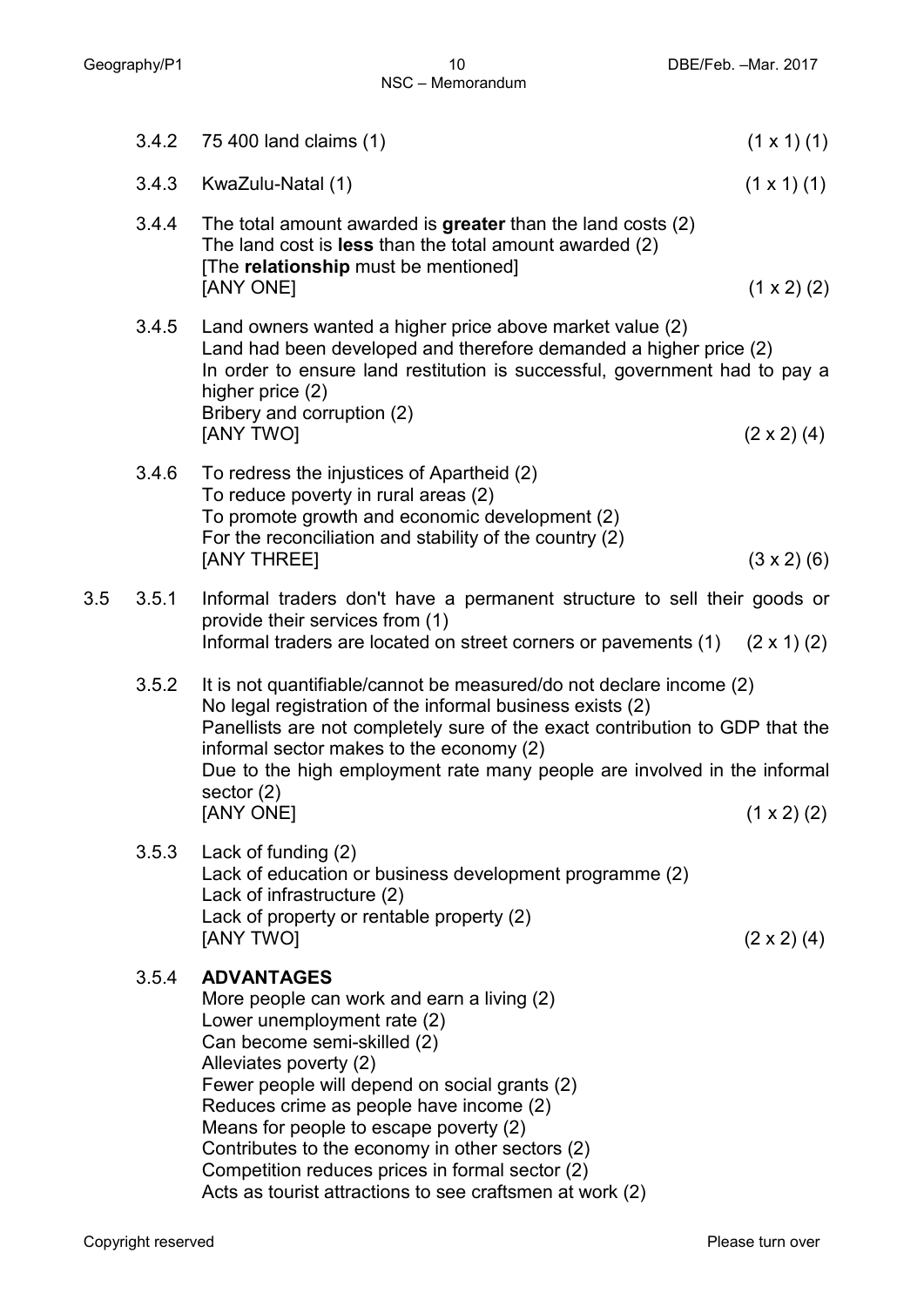NSC – Memorandum

|         |       | <b>DISADVANTAGES</b><br>Lowers income of formal businesses (2)<br>Associated with knock-off and counterfeit goods which impact on legal<br>business (2)<br>Associated with illegal importation of goods (2)<br>Little/No contribution to the GDP (2)<br>No contribution to tax or receiver of revenue (2)<br>Money spent on keeping the area clean (2)<br>Blocks entrances to formal businesses (2)<br>Dirty environment creates health hazard (2)<br>[ANY FOUR – MUST REFER TO ADVANTAGES AND DISADVANTAGES]                                                                                                                                                                                                                                                           |  |
|---------|-------|-------------------------------------------------------------------------------------------------------------------------------------------------------------------------------------------------------------------------------------------------------------------------------------------------------------------------------------------------------------------------------------------------------------------------------------------------------------------------------------------------------------------------------------------------------------------------------------------------------------------------------------------------------------------------------------------------------------------------------------------------------------------------|--|
| $3.6\,$ | 3.6.1 | $(4 \times 2)$ (8)<br>When people live in fear of hunger and starvation (1)<br>When people do not have access to enough nutritious food (1)<br>[ANY ONE]<br>[CONCEPT]<br>$(1 \times 1)$ $(1)$                                                                                                                                                                                                                                                                                                                                                                                                                                                                                                                                                                           |  |
|         | 3.6.2 | The majority of these people live in developing countries' (1)<br>'75% of the world's hungry live in rural areas' (1)<br>The majority of rural people live in countries on the African and Asian<br>continents (1)<br>[ANY ONE]<br>$(1 \times 1)$ (1)                                                                                                                                                                                                                                                                                                                                                                                                                                                                                                                   |  |
|         | 3.6.3 | 50% of the small scale farmers grow subsistence crops (2)<br>The small scale farmers rely on family labour (2)<br>$(1 \times 2)$ (2)<br>[ANY ONE]                                                                                                                                                                                                                                                                                                                                                                                                                                                                                                                                                                                                                       |  |
|         | 3.6.4 | Subsistence farmers only grow enough food for their own needs (2)<br>Vulnerable to hunger and starvation with no surplus in times of drought (2)<br>Subsistence farmers have extended families (2)<br>They create a large burden on themselves with more family members to<br>feed or care for $(2)$<br>Subsistence farmers do not have access to capital (2)<br>No access to modern machinery to increase production (2)<br>Out-dated farming methods (2)<br>No subsidy from the government (2)<br>No exposure to recent farming research (2)<br>[ANY TWO]<br>$(2 \times 2)$ (4)                                                                                                                                                                                       |  |
|         | 3.6.5 | Consolidation of smaller farms (2)<br>Roof top farming in urban areas (2)<br>Planting of drought resistant crops (2)<br>Planting surplus in good seasons (2)<br>Providing funding to small-scale farmers (2)<br>Empowering subsistence farmers on scientific method of farming (2)<br>Genetically Modified Foods that are more resistant to climate change can<br>be grown to feed a larger world population (2)<br>Governments can encourage family planning so that the world population<br>grows at a lesser rate; less people to feed in the future (2)<br>Encourage people to grow food in their own gardens (2)<br>Combat poverty to enable people to buy food (2)<br>Create job opportunities to earn money to buy food (2)<br>[ANY THREE]<br>$(3 \times 2)$ (6) |  |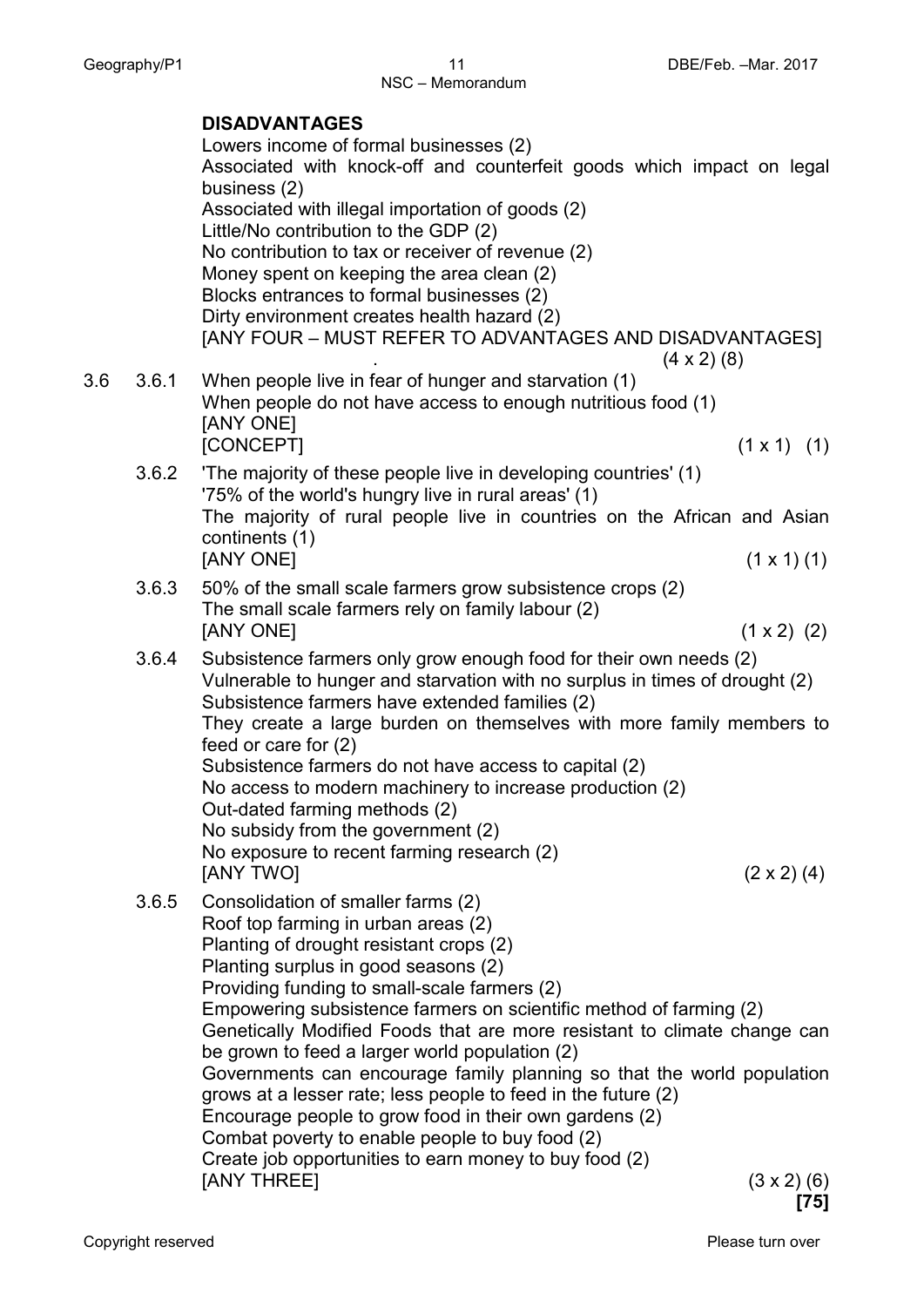## **QUESTION 4**

| 4.1 | 4.1.1<br>4.1.2<br>4.1.3<br>4.1.4<br>4.1.5<br>4.1.6<br>4.1.7          | E/urban growth $(1)$<br>C/rural-urban fringe (1)<br>F/urban blight (1)<br>B/urban sprawl (1)<br>A/urban morphology (1)<br>H/urban hierarchy (1)<br>G/urban expansion (1)                                                                                                                                                                                                                                                                                                                                                                        | $(7 \times 1) (7)$   |
|-----|----------------------------------------------------------------------|-------------------------------------------------------------------------------------------------------------------------------------------------------------------------------------------------------------------------------------------------------------------------------------------------------------------------------------------------------------------------------------------------------------------------------------------------------------------------------------------------------------------------------------------------|----------------------|
| 4.2 | 4.2.1<br>4.2.2<br>4.2.3<br>4.2.4<br>4.2.5<br>4.2.6<br>4.2.7<br>4.2.8 | D/quaternary (1)<br>B/tertiary (1)<br>C/export market (1)<br>C/gross Domestic Product (1)<br>A/PWV/Gauteng (1)<br>D/industrial centralisation (1)<br>B/secondary activities (1)<br>D/Port Elizabeth-Uitenhage (1)                                                                                                                                                                                                                                                                                                                               | $(8 \times 1)$ $(8)$ |
| 4.3 | 4.3.1                                                                | The movement of people from rural to urban areas (1)<br>[CONCEPT]                                                                                                                                                                                                                                                                                                                                                                                                                                                                               | $(1 \times 1)$ (1)   |
|     | 4.3.2                                                                | Employment opportunities (2)<br>Better salaries (2)<br>Improved housing conditions (2)<br>Improved educational/medical facilities (2)<br>Better service delivery (2)<br>Improved living standards (2)<br>[ANY ONE]                                                                                                                                                                                                                                                                                                                              | $(1 \times 2)$ (2)   |
|     | 4.3.3                                                                | Forced to seek employment in the informal sector with lower wages (2)<br>Failure to find employment (2)<br>Inadequate skills to qualify for formal employment in the formal sector (2)<br>Lack of housing provision (2)<br>Seek refuge in informal settlements to reduce costs of living which results in<br>poorer living conditions (2)<br>Cost of living in the urban areas are high (2)<br>Expected service delivery not met as it is strained/overburdened (2)<br>When coming to cities people are exposed to social ills (2)<br>[ANY TWO] | $(2 \times 2)$ (4)   |
|     | 4.3.4                                                                | Lack of housing leads to the growth of informal settlements (2)<br>High levels of unemployment (2)<br>Increased in levels of crime/social ills due to unskilled people who cannot<br>find jobs $(2)$<br>Insufficient services such as water, electricity (2)<br>Unhygienic conditions prevail as waste removal in the city is under strain (2)<br>Traffic congestion (2)<br>Pollution increases (2)<br>Overcrowding and lack of shelter leads to the rapid spread of diseases such<br>as tuberculosis (2)<br>[ANY FOUR]                         | $(4 \times 2)$ (8)   |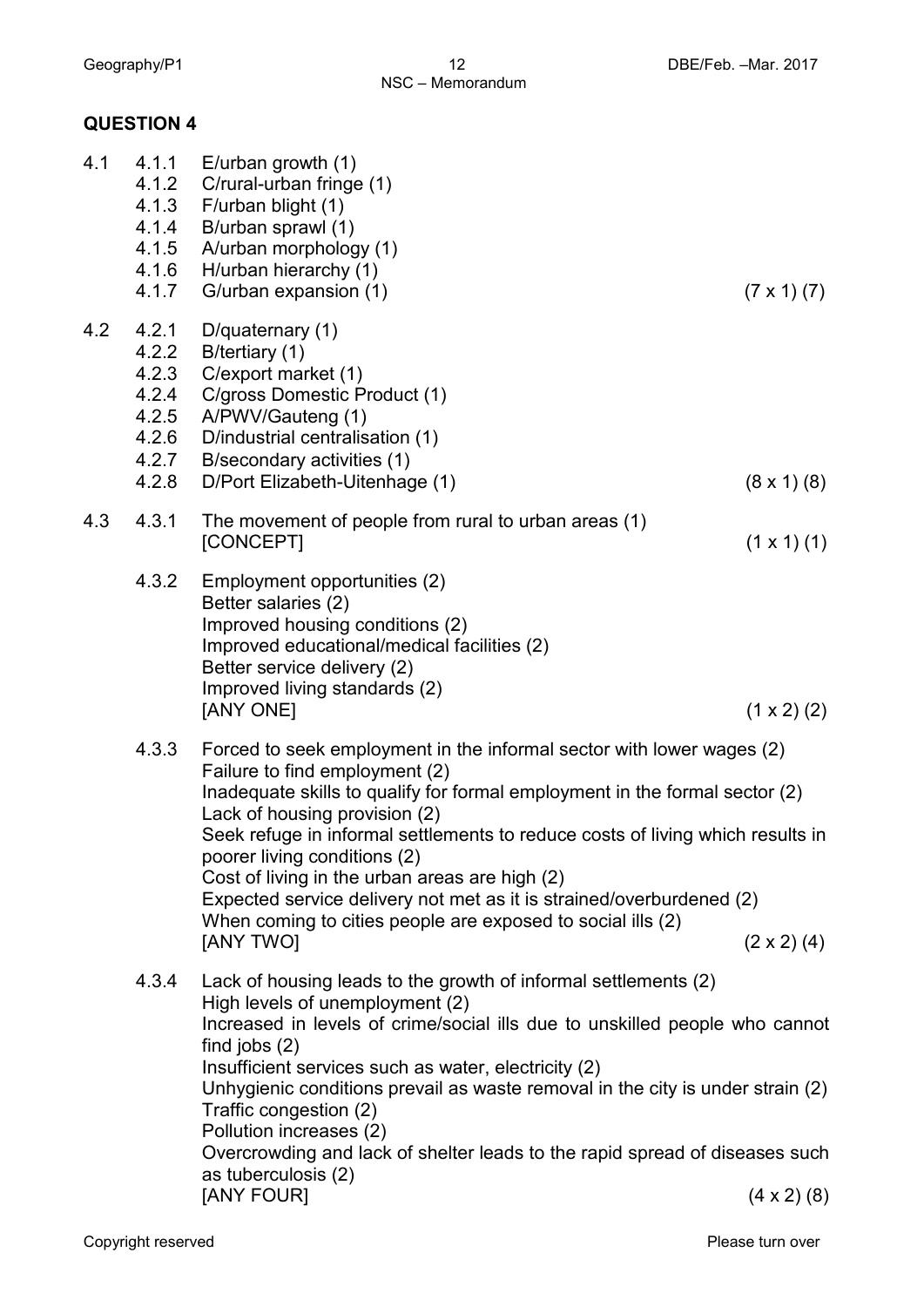4.4 4.4.1 View of the city from the side/shows high buildings in the centre and lower buildings on the outskirts/shows the skyline  $(1)$  (1 x 1) (1) 4.4.2 High land values and rentals (2) Competition to locate businesses in the most accessible part of the city (2) Intensive/maximum use of the land in the CBD (2)  $[ANY \, ONE]$  (1 x 2) (2) 4.4.3 Buildings are old and dilapidated as the landlords do not maintain them (2) It is the future expansion area for the CBD , thus landlords do not maintain the buildings (2)  $[ANY \t{ONE}]$  (1 x 2) (2) 4.4.4 High land values (2) High rentals (2) Traffic congestion (inaccessible) discourages people from coming to the CBD (2) High levels of crime that make the CBD unsafe (2) Lack of parking facilities creates inconvenience (2) High pollution levels due to industrial activities and vehicles (2) Unkept and unhygienic streets (2) Lack of space for expansion (2)  $[ANY \, TWO]$  (2 x 2) (4) 4.4.5 The status can be **lowered** if (2) The CBD is no longer accessible (2) Buildings are abandoned (2) Businesses are occupied by foreigners (2) The CBD is dominated by low quality/inferior goods (2) Buildings are dilapidated and not maintained (2) Illegal occupation of vacant buildings (2) City no longer attractive/looses aesthetic appeal (2) **OR** The status can be **increased** if (2) The CBD becomes less overcrowded (2) Less motor vehicles in the CBD (2) Safer for pedestrians in the CBD (2) Reduced pollution in the CBD (2) CBD becomes more attractive for investors (2) [ONE FOR STATUS AND TWO FOR REASONS] (3 x 2) (6) 4.5 4.5.1 'as it struggles to recover from 23 000 job losses since April and falling commodity prices from key markets like China'  $(1)$  (1 x 1)  $(1)$  $4.5.2$   $7\%$  (1) (1) (1 x 1) (1) 4.5.3 Primary, Secondary and Tertiary (2) [MUST INDICATE ALL THREE SECTORS – NOT EXAMPLES FROM TEXT]  $(1 \times 2) (2)$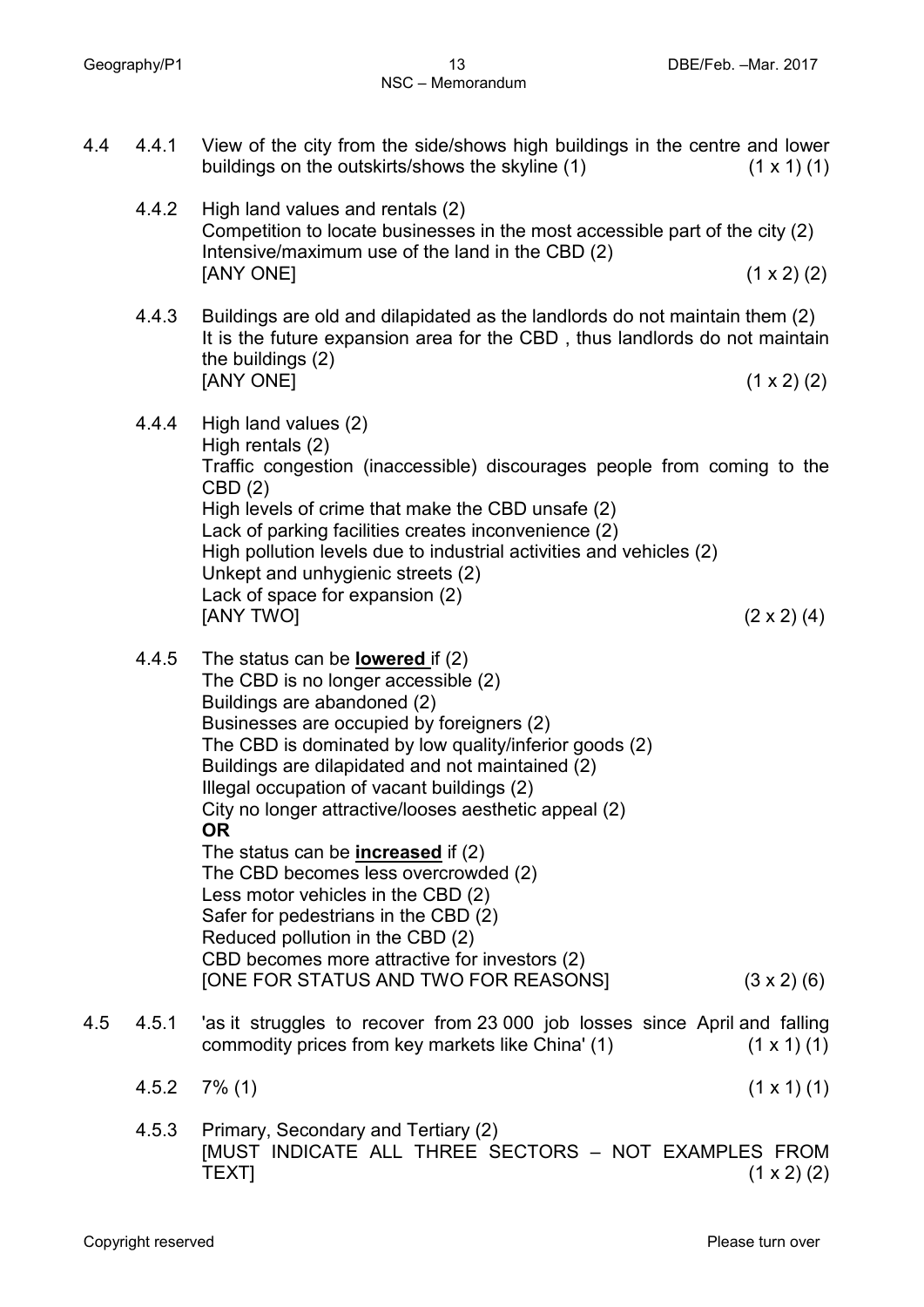- 4.5.4 It leads to less demand for metals, therefore production will decrease (2) Income from exports would decrease (2) It would affect the trade balance of the country negatively (2) It would have a negative impact on the GDP of the country (2) The company would make less profit (2) Lowering of profits would result in job cuts (2)  $[ANY \, TWO]$  (2 x 2) (4)
- 4.5.5 Labour unrest makes mines unprofitable and forces them to close (2) The load shedding causes loss of revenue and income as activities cease for hours which means mines and metal companies are less productive (2) Poor mine safety leads to loss of skilled mine workers (2) HIV and Aids resulted in many skilled workers dying due to this pandemic (2) Mines are far away from harbours thus increasing the price of exported minerals making them uncompetitive against low foreign prices (2) Export of unprocessed minerals decreases gross profits and reduces their sustainability (2) Minerals are non-renewable making it difficult to plan for the future (2) Geothermal gradients force the mining sector to spend more money on air conditioning as it very hot underground(2) Poor state of railways means that metals cannot be transported easily and more cheaply to the ports (2) Possible nationalisation discourages investment (2) Dependence on foreign markets (2) Income is dependent on exchange rates (2) The increasing cost of water and water shortages (2) Fluctuating market prices (2) Faster growth rates in other sectors of the economy such as manufacturing and finance (2) Environmental factors such rehabilitation increase production costs (2) Foreign investors are concerned about labour regulations (2) Laws of a fixed minimum wage add to production costs (2) [ANY FOUR] (4 x 2) (8) 4.6 4.6.1 Promotes growth in those parts of South Africa that are underdeveloped but
- where there is a potential for growth (1) [CONCEPT] (1 x 1) (1)
	- 4.6.2 Mozambique (1) (1 x 1) (1)
	- 4.6.3 To provide access between the coastal markets found from East London towards Durban (2) To provide jobs because of the poverty in this area (2) Scenic beauty for ecotourism development (2) Resources in this part of the country are bountiful and forms the basis for industrial development (2)